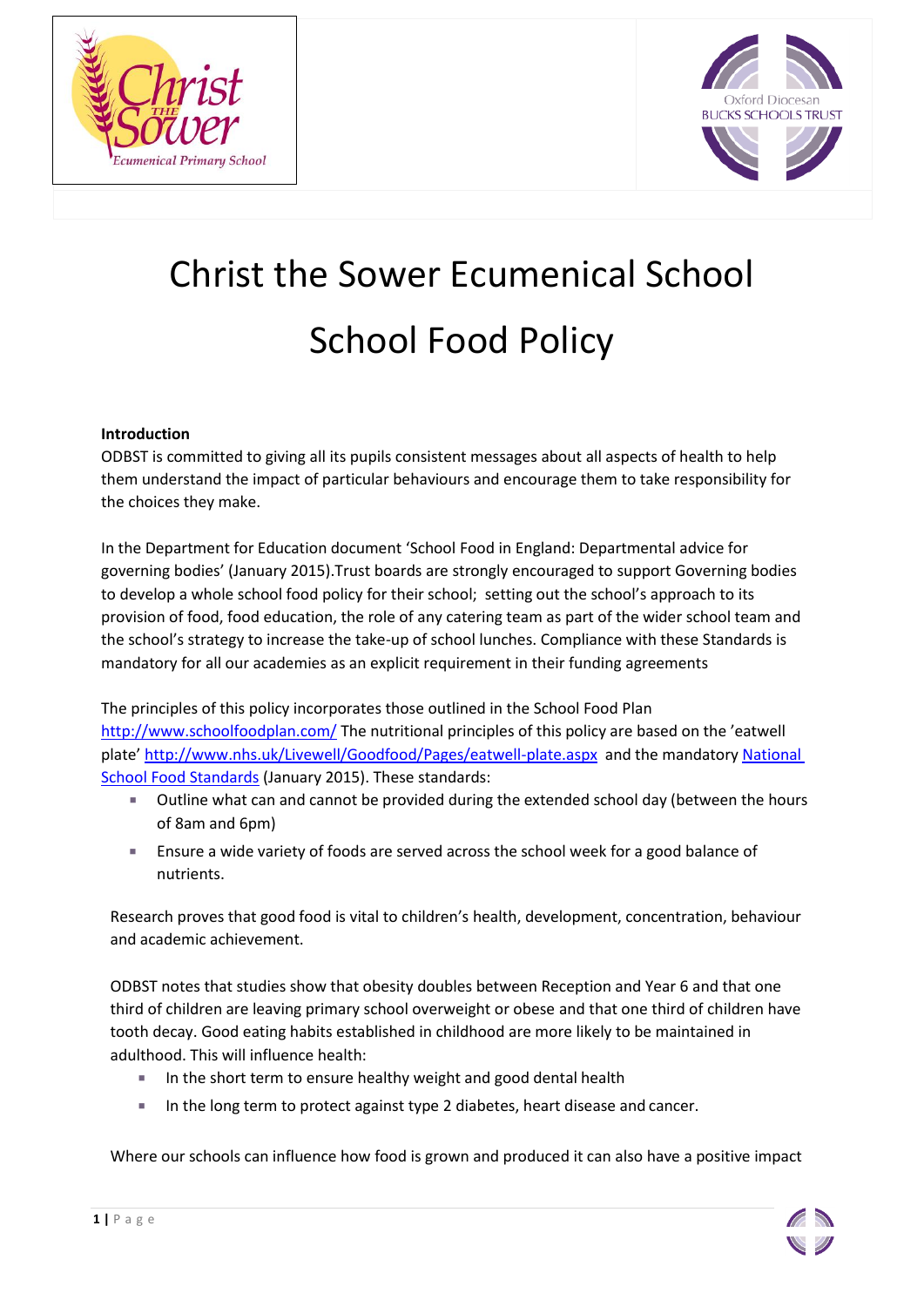on sustaining our local economy, the environment, climate change and health. As a result, the Trust supports the '5 a day' campaign to encourage children to eat 5 portions of fruit and vegetables a day, which has been shown to reduce the onset of certain life-threatening conditions as well as being helpful in tackling and preventing childhood obesity.

## **Rationale**

ODBST academies promote health awareness to all members of the school community through our policies and practices. They provide a valuable role model to pupils and their families with regard to food and healthy eating patterns.

Through effective leadership, individual school ethos and the curriculum, our school staff can bring together all elements of the school day to create an environment which supports a healthy lifestyle.

## **Aims and Objectives**

- To ensure that schools are giving consistent messages about food and health
- To give our pupils the information they need to make healthy choices
- To promote health awareness
- To contribute to the healthy physical development of all members of our schoolcommunity
- To encourage all children to take part in the '5 a day' campaign

## **Food Safety**

The Headteacher has a responsibility to ensure that all food produced, prepared or served on the premises is safe. (The activity of food preparation, handling and serving of food in the classroom is distinct from the provision of school lunch by caterers).

## **Pre School and Afterschool Club – Allsorts**

Our Allsorts club operate daily for children from age 5. We offer healthy foods and are consistent with a healthy diet. We provide a choice of foods which may including:

 toast, wholemeal bread, low fat spread, fruit jam, honey, marmite, yoghurt, low salt/low sugar fortified cereals and slices of fresh fruit.

Children can choose from water, milk, hot drinks and juice drinks.

## **Snacks**

Children under 5 are entitled to free milk which is organised by school staff. Our schools take advantage of the schools' fruit scheme. Pupils are encouraged to eat a piece of fruit during morning play time.

Our Nursery children have a choice of milk or water plus a daily snack of cut and washed fruit, which is shared in a group setting for all class members.

We do not use vending machines in our schools.

## **School lunches**

All our school meals are provided by our in-house kitchen which has a healthy food policy as part of their working practice. This includes the use of fresh fruit and vegetables each day as a choice for the children.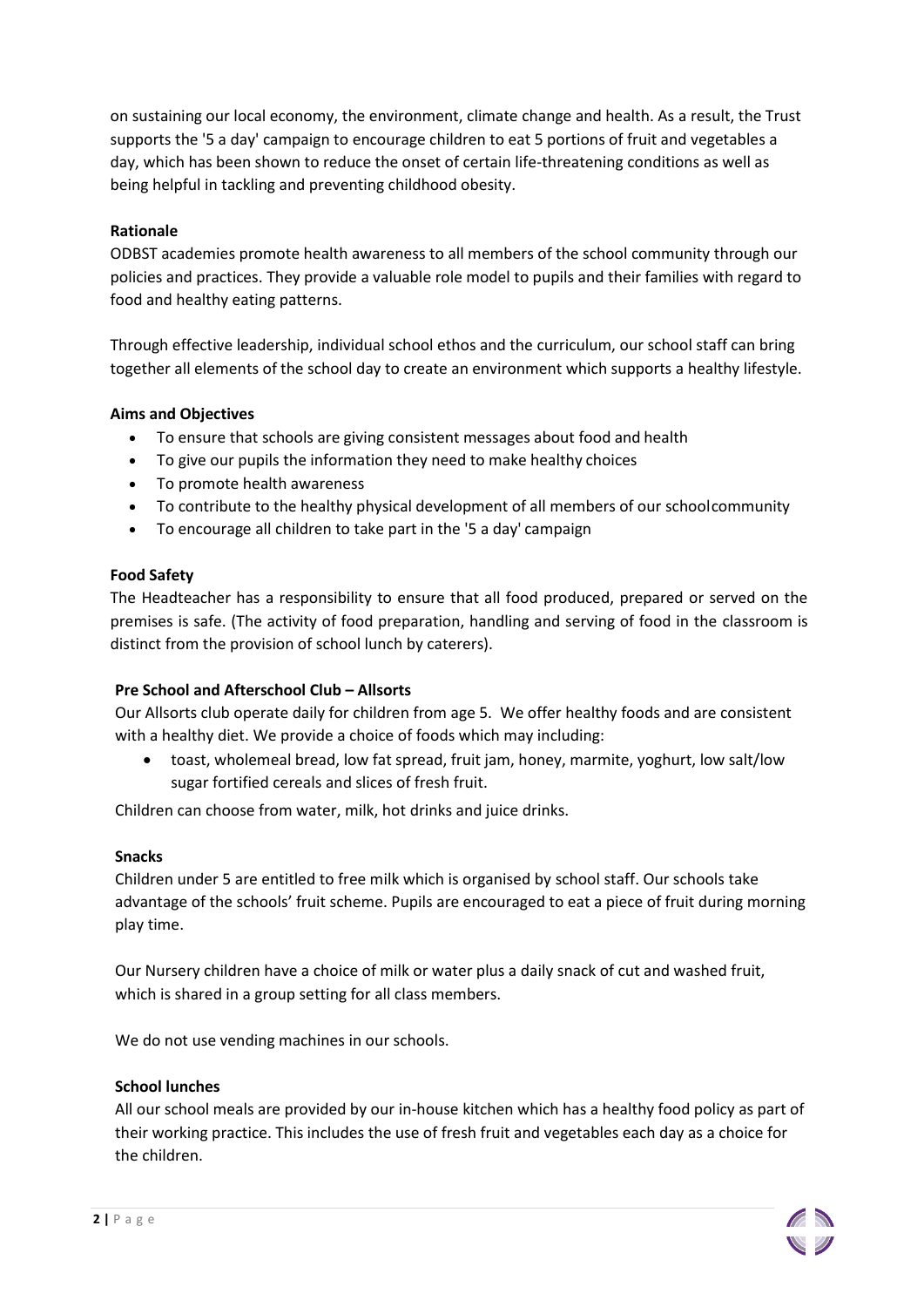The choice of hot meals includes choices for pupils with food allergies, intolerances and other special diets for medical and religious/cultural reasons which pay regard to nutritional balance and healthy options (see appendix 1). Such choice will not always allow pupils to select an alternative, based on a food preference, to a meal offered to cater for allergies, intolerances and other special diets, but our school always provides a range of choices of other nutritionally balanced and healthy options.

# **Packed Lunches - Background**

It is a common misconception that a packed lunch brought from home is healthier than a school meal. The new standards for school food do not cover a packed lunch however studies have shown that packed lunches often contain high levels of salt, fat and sugar.

Some pupils in our school bring packed lunches to school and we encourage parents to provide healthy packed lunches. We commonly discuss the provision of sweets, sweetened drinks, chocolate bars and crisps. Packed lunches are monitored and action taken where deemed necessary.

The importance of choosing healthy lunch options and food awareness is promoted in whole school assemblies

## Aim

- To set guidelines (in consultation with parents) regarding the content of packed lunches in line with the whole school approach to food in schools.
- To ensure that packed lunches are stored safely to avoid food safety risks.

## **Water for all**

Water should be freely available throughout the school day to all members of the school community. Children are encouraged to bring a clear water bottle to school to store their water in. Teachers may consider how children drink water during class time or how regular water breaks are built into the school day and curriculum.

## **Food across the Curriculum**

## Background

The headteacher has the responsibility for preparing a curriculum policy and scheme of work to encompass the food elements of the Design & Technology National Curriculum orders. The local governing body's strategic role is to consider, agree, monitor and review the policy and its implementation.

Aims*:*

- To enable pupils to make healthy and informed choices by increasing knowledge, changing attitudes and enhancing skills.
- To educate pupils to understand the importance of a balanced diet, appropriate portion sizes, where food comes from and the relationship between food, physical activity and health benefits.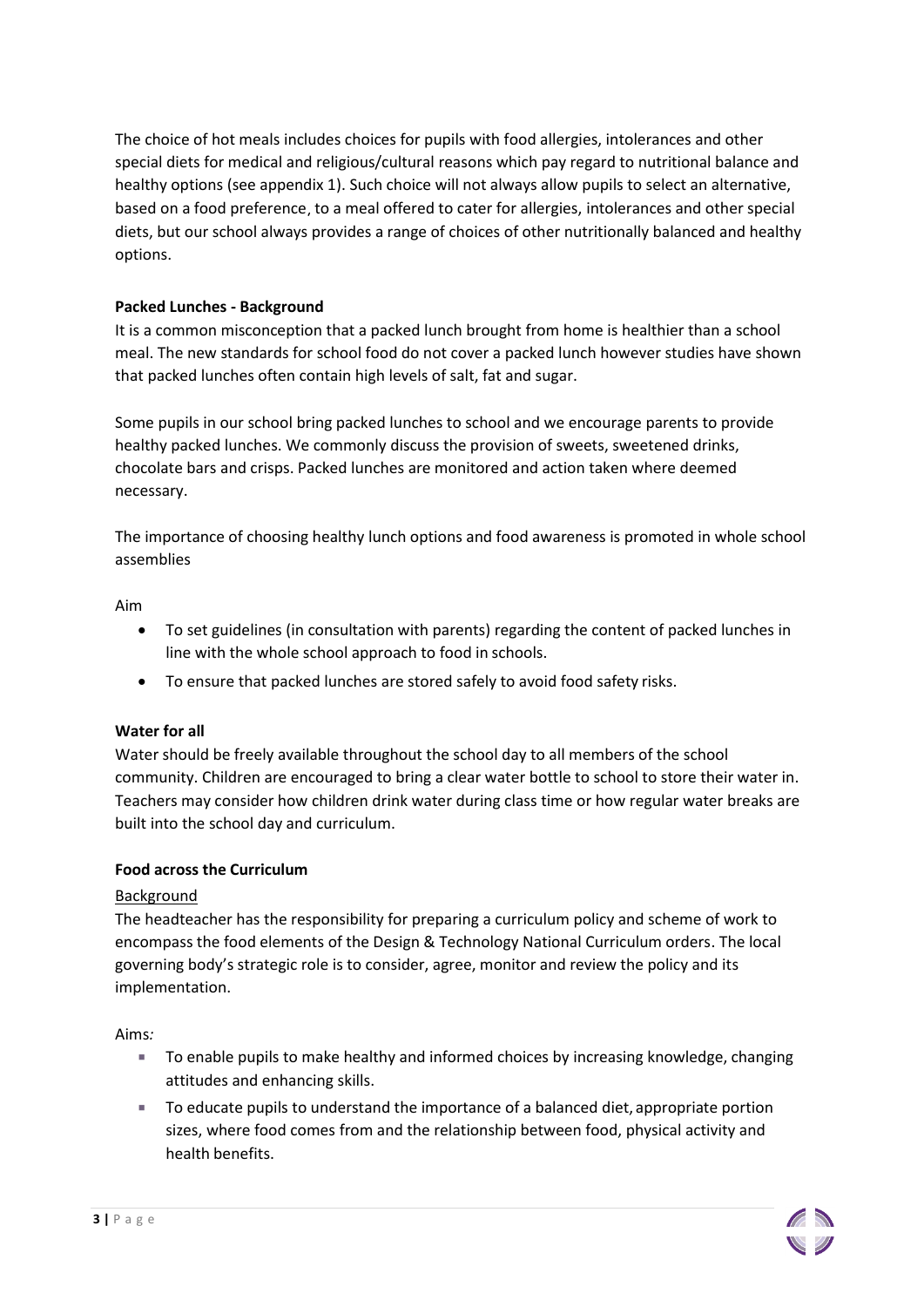- To ensure schemes of work for all key stages will reflect the whole-school approach to healthy eating.
- To ensure opportunities within the whole school curriculum promote and raise awareness of the following topics- healthy weight, breastfeeding, oral health.

In EYFS, KS1 and KS2, there are a number of opportunities for pupils to develop knowledge and understanding of health, including healthy eating patterns and practical skills that are needed to understand where food comes from such as shopping, preparing and cooking food.

The specific teaching of how to have a healthy lifestyle is embedded within the science, PSHE and D&T curriculum. School curricular may provide a regular focus on cooking through topics and provide opportunities across subject areas, for example:

- Maths can offer the possibility of understanding nutrition labelling, calculating quantities for recipes, weighing and measuring ingredients.
- Science provides an opportunity to learn about the types of food available, their nutritional composition, digestion and the function of different nutrients in contributing to health and how the body responds to exercise
- **RE provides the opportunity to discuss the role of certain foods in the major religions of the** world. Children experience different foods associated with religiousfestivals.
- ICT can afford pupils the opportunity to research food issues using the internet and other electronic resources. Pupils design packaging and adverts to promote healthy food choices. They can simulate tooth decay and see the differences eating a healthy diet canmake
- **D&T** provides the opportunity to learn about where food comes from and apply healthy eating messages through practical work with food, including preparation andcooking.
- PSHE encourages young people to take responsibility for their own health and well-being, teaches them how to develop a healthy lifestyle and addresses issues such as body image. Pupils are able to discuss issues of interest to young people, e.g. advertising and sustainable development.
- Geography provides a focus on the natural world and changing environment, offering the chance to consider the impact our consumer choices have on people across the world who rely on growing food as their source of income.

Trustees note that the partnership of home and school is critical in shaping how children and young people behave, particularly where health is concerned. Each should reinforce the other. This is not always easy but our schools are well placed to lead by example. Christ the Sower should encourage parents and carers to consider the Food Policy in the range of refreshments offered for sale at external events recognising the place for treats within a healthy balanced diet.

# **Role of the Governors**

Trustees have devolved the responsibility of framing a school food policy to individual local governing bodies which pays regard to this guidance and also takes account of the unique community and circumstances of each of our academies. Trustees are clear that local governing bodies have a key role to play in food in school. They have a duty to ensure that healthy eating is promoted, encouraged and embedded within the school ethos.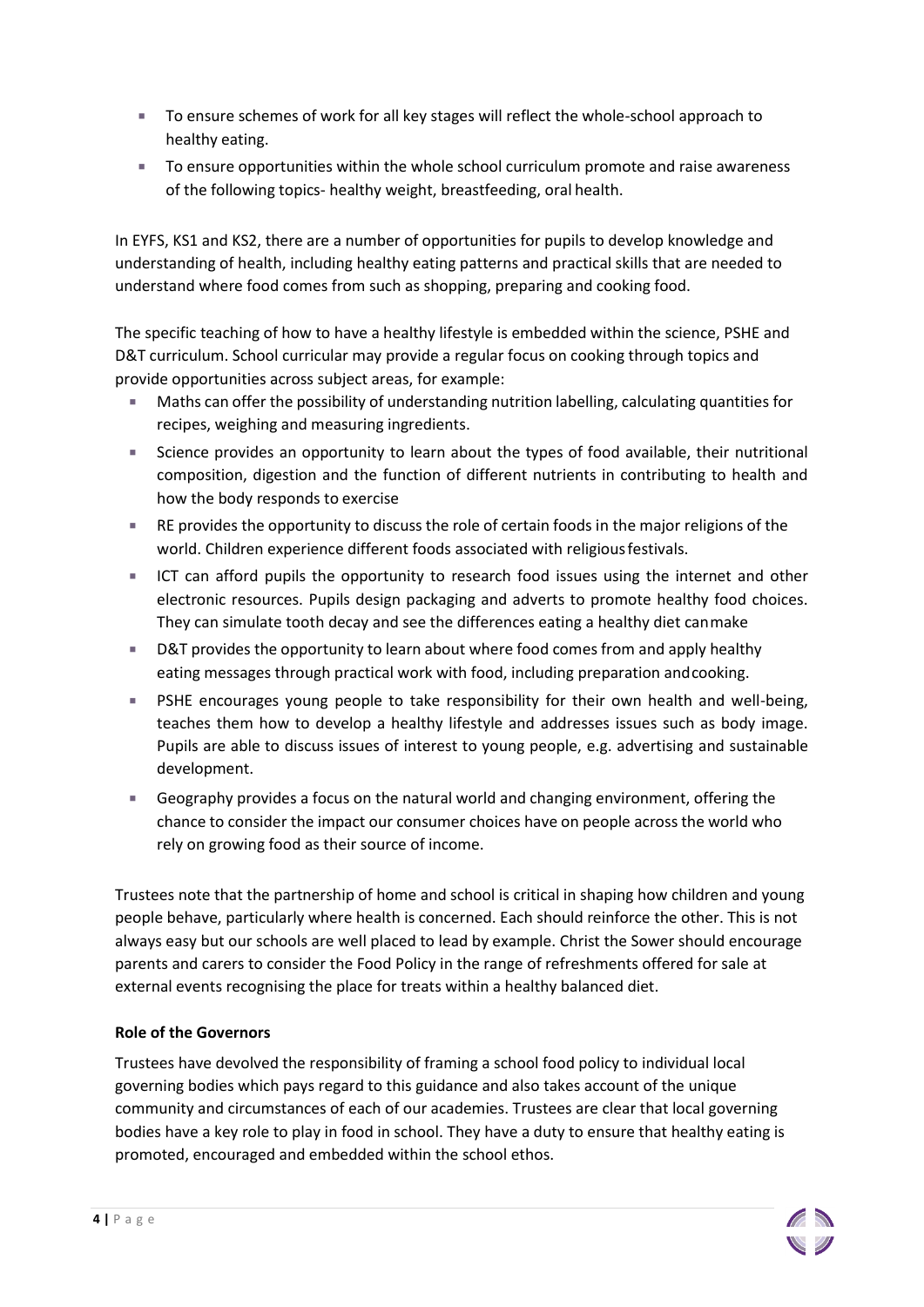The local governing body is responsible for ensuring that the national school food standards are met. Governors should dewlap systems so they monitor and check that the school policy is upheld. The trust is happy to offer guidance where a school requires additional support

#### **Monitoring and review**

- **The local governing body is responsible for ensuring that the food served is in accordance** with Trustees intention as set out in this policy guidance.
- Curriculum and other senior leaders are responsible for the curriculum development of the Food Policy.
- Senior leaders are responsible for ensuring the quality of the food offered as part of the contract with the caterer.

#### Key National Documents

The School Food Plan and School Food Standards <http://www.schoolfoodplan.com/standards/>

School food in England: Departmental advice for governing bodies [https://www.gov.uk/government/uploads/system/uploads/attachment\\_data/file/393122/S](https://www.gov.uk/government/uploads/system/uploads/attachment_data/file/393122/School_food_in_England_2015.pdf) [chool\\_food\\_in\\_England\\_2015.pdf](https://www.gov.uk/government/uploads/system/uploads/attachment_data/file/393122/School_food_in_England_2015.pdf)

Information on food allergens [www.food.gov.uk/allergy](http://www.food.gov.uk/allergy) and food allergen poster <http://www.food.gov.uk/sites/default/files/fsa-dfe-eu-fic-schools-posterv2.pdf>

Government Buying Standards for food and catering services [https://www.gov.uk/government/collections/food-buying-standards-for-the-public-sector-](https://www.gov.uk/government/collections/food-buying-standards-for-the-public-sector-the-plan-toolkit) [the](https://www.gov.uk/government/collections/food-buying-standards-for-the-public-sector-the-plan-toolkit)[plan-toolkit](https://www.gov.uk/government/collections/food-buying-standards-for-the-public-sector-the-plan-toolkit)

School Fruit and Vegetable Scheme factfile <http://www.nhs.uk/Livewell/5ADAY/Documents/SFVS%20Factfile%20for%20Schools.pdf>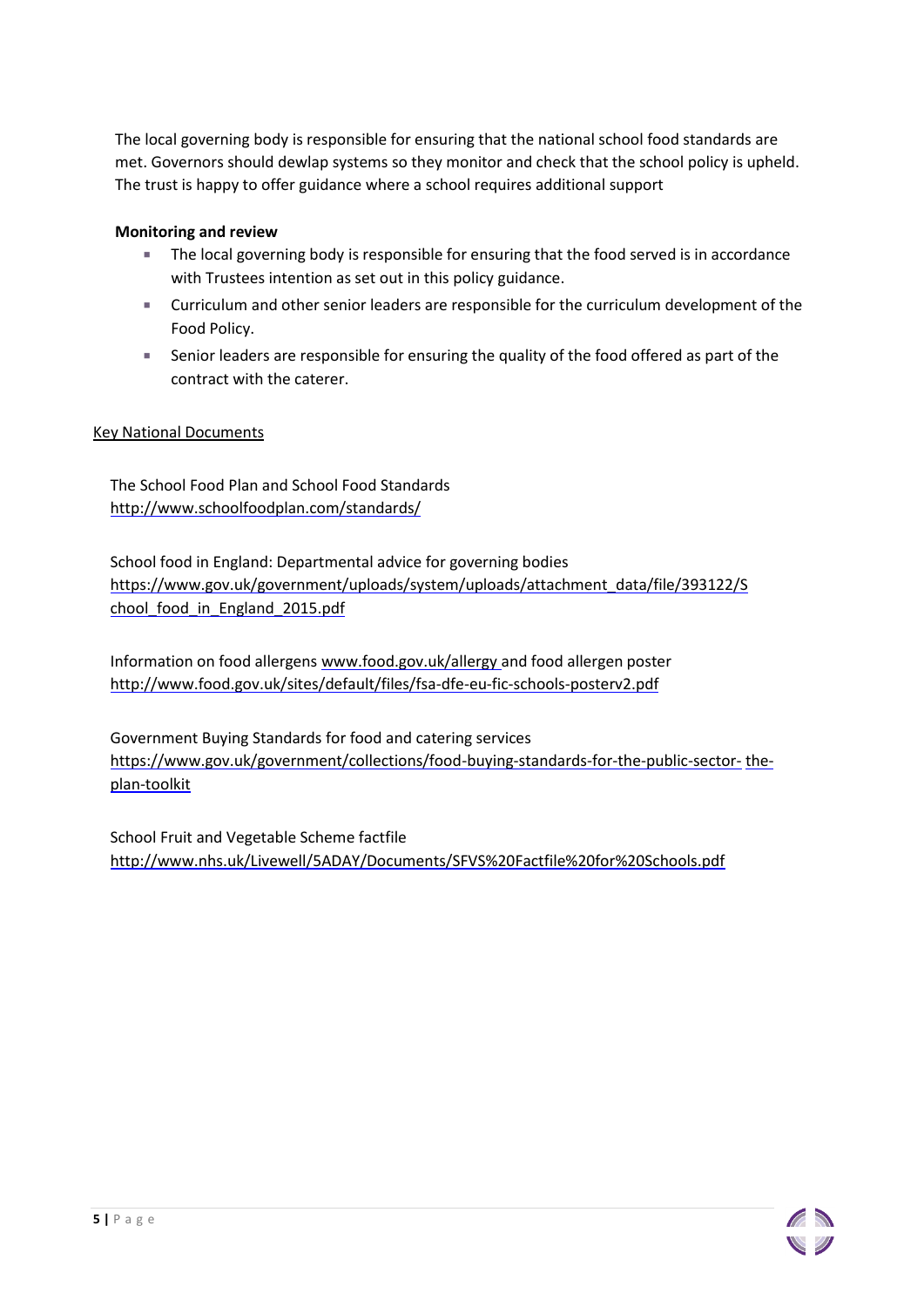# Appendix 1

## **Food allergies, intolerances and other special diets for medical reasons**

- Food allergies are when the body's immune system reacts unusually to a specific food, because it mistakenly perceives it as a threat. There is no cure for food allergies, so pupils with allergies need to avoid the foods to which they are allergic. It is important that children with suspected food allergies see their GP. In certain circumstances some foods may need to be banned or restricted to ensure the safety of members of the school community.
- Food intolerances are different from food allergies. Symptoms tend to appear more slowly, often several hours after eating the food.
- Coeliac disease is not an allergy or intolerance. It is an autoimmune disease, where eating gluten triggers the immune system, damaging the lining of the gut and also affecting other parts of the body. People with coeliac disease cannot eat foods containing gluten.
- Other medical diets can include where children need to follow high energy or fat diets, or food with a modified texture to make it easier for them to chew and swallow. Settings may need to seek advice from a health professional where medical diets are required.
- Vegetarian and vegan diets Vegetarians do not eat meat, poultry, fish, shellfish or animal products such as lard or gelatine. There are three main types of vegetarian:
	- $\circ$  Lacto-ovo-vegetarians eat both dairy products and eggs; this is the most common type of vegetarian diet.
	- o Lacto-vegetarians eat dairy products but not eggs.
	- $\circ$  Vegans do not eat dairy products, eggs, or any other products derived from animals (e.g. honey). Seek advice from a dietitian if a vegan diet is requested.

Many schools include a vegetarian option as part of their menu every day, as vegetarian diets are relatively common. Vegetarian dishes can also be eaten by non-vegetarian pupils.

 Religious and cultural diets - Many of our schools cater for a diverse range of children from different backgrounds. Children from minority ethnic or religious communities may follow specific dietary customs and may exclude or prepare food in a particular way.

## Food Related Customs

The main differences in food choice commonly observed by those from other religious and cultural backgrounds are laid out in the table below:

|              | <b>Jewish</b>       | <b>Hindu</b> | <b>Sikh</b> | <b>Muslim</b>         | <b>Buddhist</b> | Rastafarian |
|--------------|---------------------|--------------|-------------|-----------------------|-----------------|-------------|
| Eggs         | No blood            | Some         | Yes         | Yes                   | Some            | Some        |
|              | spots               |              |             |                       |                 |             |
| Milk/yoghurt | Not with            | Yes          | Yes         | Yes                   | Yes             | Some        |
|              | meat                |              |             |                       |                 |             |
| Cheese       | Not with            | Some         | Some        | Possibly              | Yes             | Some        |
|              | meat                |              |             |                       |                 |             |
| Chicken      | Kosher <sup>1</sup> | Some         | Some        | $H$ alal <sup>2</sup> | No              | Some        |

<sup>1</sup> Kosher - term used for food that conforms to the regulations of 'kashrut' which is Jewish dietary law

l

<sup>2</sup> Halal - foods that are permissible for Muslims to eat or drink under Islamic Shariʻah (law) (The most common example of non-halal (or haraam) food is pork (pig meat))